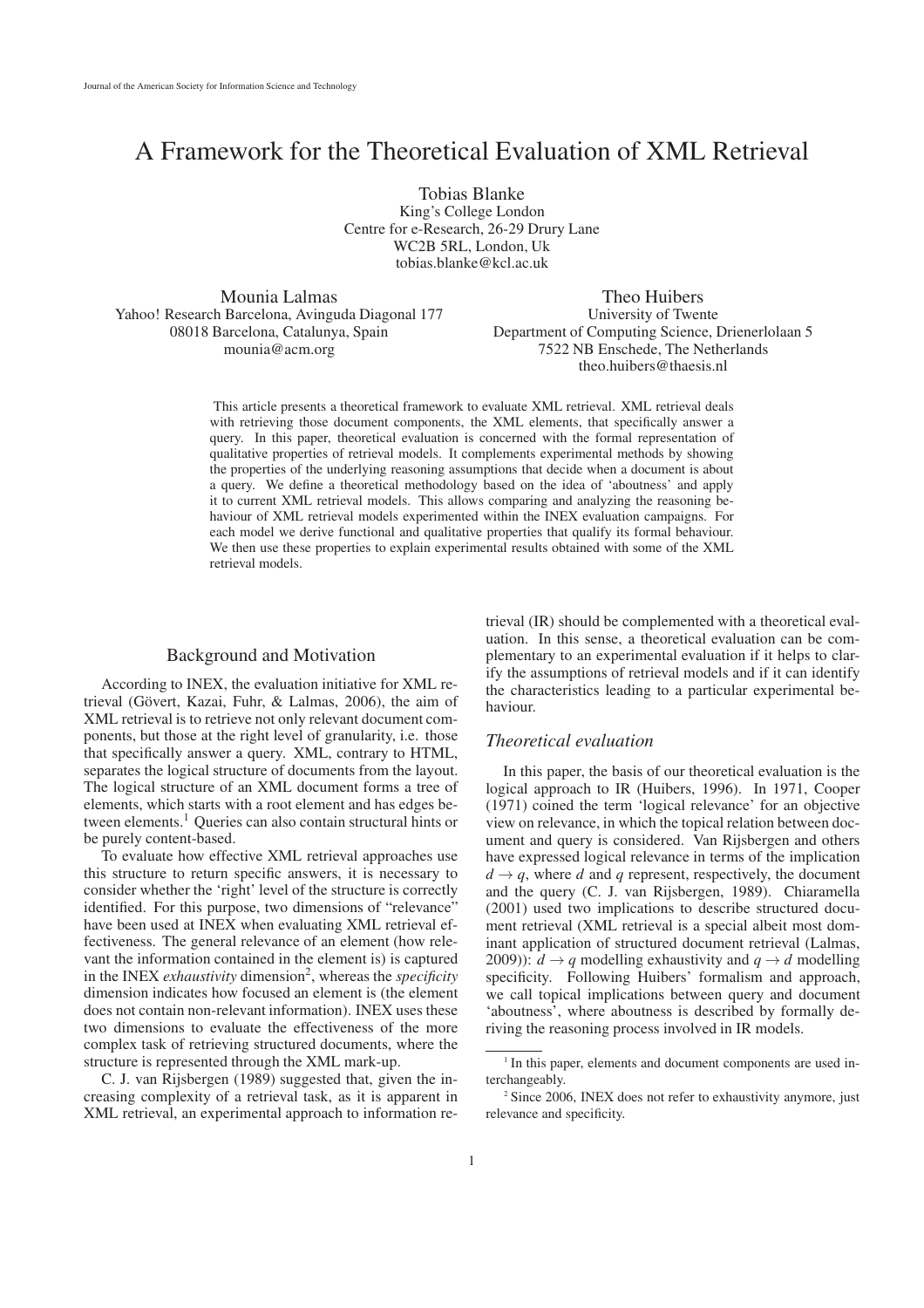As early as 1977, aboutness is discussed in (Hutchins, 1977), in the context of summarisation of texts and how manual indexers decide a document to be about a topic. Already then, aboutness is linked to topically and therefore an objective view on the content of documents. Bruza, Song, and Wong (2000) contribute an analysis of a common form of aboutness used in information retrieval and discuss how specific properties of aboutness can have an impact on experimental performance. Hjørland (2001), on the other hand, emphasises that a common-sense approach might not be sufficient and should be amended with an investigation into the epistemological view of aboutness, which takes into consideration the different views groups of people see as making a query to be about a document.

Our work is less concerned about how users of information retrieval system derive aboutness but more with the question how these systems themselves decide aboutness. In this sense, it is related to the research in (Greisdorf  $\&$ O'Connor, 2003), which asks what are the underlying topical characteristics that link the output of an information retrieval system with a user's information need, or, as Greisdorf and O'Connor (2003) put it, how it is deciced that the output of an IR system is 'on topic'. We also use 'aboutness' to describe the topical relation between a query a document, as an IR system sees it, and evaluate subsequently the performance of the system in a theoretical evaluation.

We follow the approach in (C. J. van Rijsbergen & Lalmas, 1996) who have used 'aboutness' to theoretically evaluate IR models, as have Bruza and Huibers (1994), and Wong, Song, Bruza, and Cheng (2001). They have all shown that an aboutness-based theoretical evaluation can be a powerful tool to evaluate flat document retrieval models. This paper extends the existing aboutness approaches by concentrating on XML retrieval models and the assumptions made in some successful XML retrieval models to decide aboutness using a combination of structure and content. In (Blanke & Lalmas, 2011), we have already applied an 'aboutness' approach to analyse how XML retrieval models attempt to deliver only highly specific results. In this paper, we concentrate on explaining general performance results, i.e. what makes a document component 'about' a query. The particular emphasis is the influence of the structure on the aboutness decision.

More recent studies using a theoretical evaluation approach are the ones by Hui Fang, Cheng Xiang Zhai and Tao Tao (Fang, Tao, & Zhai, 2004) (Fang & Zhai, 2005). They present a formal study and a universal framework for the analysis of IR models, using a set of basic desirable constraints that any reasonable retrieval function should satisfy for good retrieval performance. At first sight, their approach looks similar to ours. However, they do not rely on a logical framework with their constraints but rely on the generalisation of intuitions mainly related to TF-IDF (term frequency and inverse document frequency) measures. These include the formalisation of a sensible interaction between TF-IDF: if given a fixed number of occurrences of query terms, a document that has more occurrences of discriminative terms (higher IDF) should achieve a better ranking. Such questions are interesting to anybody working on a new IR model.

Their approach has advantages towards ours. Ours is more abstract and high-level, as we will see. As Fang and Zhai (2005) do not employ a high level of abstraction such as aboutness but remain within the parameters of standard measures to improve retrieval directly, immediate recommendations for further improvements of models can be made. This advantage is, however, also a disadvantage when it comes to the analysis of different and new retrieval tasks such as XML retrieval. Here, we do not yet have commonly agreed foundations. TF-IDF, for instance, is subject to discussions in XML retrieval, as, for example, it does not deal well with the problem of overlap in XML retrieval (Lalmas, 2009).

We remain more abstract and therefore use an aboutnessbased approach. Furthermore, we use concepts from logic such as monotonic behaviour. To us, on a very abstract level, a relevance score is a function with various variables that include often terms and their frequency values, but also other parameters. We suggest to study aboutness rules and monotonicity and how they behave with respect to these variables. These will be the basis of our theoretical evaluation framework for XML retrieval.

## Theoretical evaluation framework

Our theoretical evaluation methodology consists of three components, which are presented in the following sections. This section introduces the first component, a *formalism* with a translation to express aboutness symbolically, and the second component, which specifies aboutness by deriving *rules of reasoning behaviour*. The third section presents the third component, specific to XML retrieval, the pure type XML retrieval model to capture the influence of the XML structure on aboutness. In the forth section, all these components of the theoretical evaluation are applied to XML retrieval models, which were successful in the INEX evaluation. The fifth section, finally, uses the results of the theoretical evaluation to explain experimental results in INEX. The paper ends with our conclusions and insights on theoretical evaluation both in the context of XML retrieval and other areas in information retrieval.

In this section, we systematically introduce the first two theoretical evaluation components, starting with the basic formalism in the next section.

## *Basic Formalism*

"

Any theoretical evaluation methodology requires formalisms, complete enough to characterize the fundamental properties of retrieval models and complete enough to study their properties. Following (Bruza & Huibers, 1994), we use Situation Theory, developed by Barwise and Perry (1983), for this purpose. Situation Theory is a mathematical theory of meaning and information with *situations* as primitives (Huibers, 1996). Situations are partial descriptions of the world and are composed of *infons*. In the context of IR, queries and documents are modelled as situations,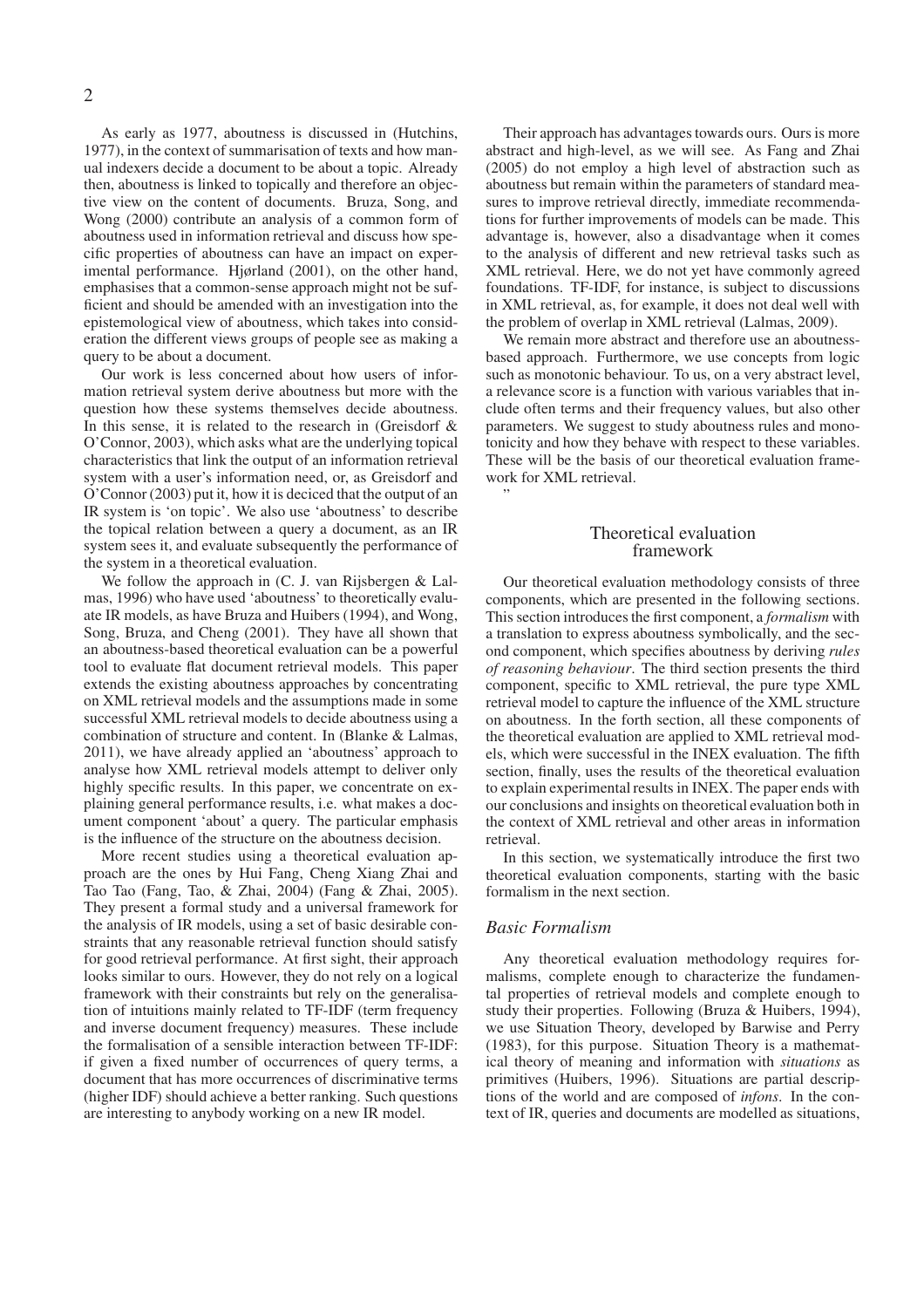while infons represent information items such as keywords or phrases.

The aboutness relation between two situations is represented with the symbol  $\square \rightsquigarrow$ , using the same symbol as (Huibers, 1996). If we consider documents and queries to be situations, then  $D \rightharpoonup Q$  means that the information in the document represented by situation *D* is about the information need expressed in the query represented by situation *Q*. In standard IR models, a document containing 'garden' and 'house' would be about a query asking for 'garden'. Query and document would share the term 'garden', and most IR models consider a document to be relevant to a query if they overlap in index terms. However, there might also be IR models that are not based on pure information overlap between query and document and would not consider *D* to be about *Q* in that case. A model could, for instance, limit aboutness to those cases, where there is a significant overlap in terms.

We use this basic formalism to define the translation of a model as the first step in our theoretical evaluation.

#### *Translation*

*Translation* is the symbolic representation of the retrieval model's handling of information. It is described by a function *map* that 'maps' information to its formal representation using the results of the indexing process. Infons are represented by  $\langle \langle k \rangle \rangle$ , where *k* stands for any indexed term or other information descriptor. A set of infons is a situation:  $\{\langle \langle k_1 \rangle \rangle, \langle \langle k_2 \rangle \rangle\}$ . N-ary relationships *R* between infons *i<sub>j</sub>* are themselves infons and are modelled by  $\langle \langle R, i_1, ..., i_n \rangle \rangle$ . A simple example without relations is  $\{\langle\langle house \rangle\rangle, \langle\langle garden \rangle\rangle\}.$ Later on, we cover a more complex example. Translation is closely linked to building a document information representation through indexing.

According to (C. J. v. van Rijsbergen, 2004), with aboutness we come from the concrete notion that descriptors in indexes represent properties of documents. The simple example above demonstrates the translation of a simple document representation as a bag of terms. For XML retrieval, we need to add structural relationships to such simple representations in order to capture the XML structure. We define a translation to capture these later on.

Throughout the paper, we use upper case letters from the middle of the alphabet such as *S*, *T* for situations. Anything these situations represent like keywords but later on also structured information is symbolized with letters from the beginning of the alphabet like *A* or *B*.

## *Operators*

In addition to the definition of aboutness, we need operators that we can use to relate situations with one another. For instance, situations can be merged to form new situations. With ⊗, we formalise the composition of situations, e.g.  $\{\langle \langle house \rangle \rangle\}$  and  $\{\langle \langle garden \rangle \rangle\}$  can be combined to  $\{\langle \text{house} \rangle\}$ ,  $\{\langle \text{garden} \rangle\}$ . Preclusion, symbolised by  $\perp$ , expresses that information in situations clashes. They cannot be meaningfully combined such as

 $\{\langle \langle \hat{f} \rangle \rangle, \langle \langle \rangle \rangle\}$ . If defined at all, preclusion describes mostly semantic relationships (Wong et al., 2001). However, most models have no notion of information clashes.  $\equiv$  states that two situations are equivalent, i.e. they contain the same information. According to the equivalence relationship, situations should be compared according to the meaning they bear not the names we give them. Lastly, containment  $\rightarrow$  describes that a situation contains at least the same information another one has. In Boolean retrieval this corresponds to, e.g., the implication that for any valid expression  $x \wedge y$ , *x* is also valid.

## *Rules*

Aboutness is defined as a relationship between situations. In a theoretical evaluation framework, rules are used to define the reasoning aspects of this relationship. Rules are the logical representation of how a system decides a document to be about a query. The rules do not hold for all aboutness decisions but only for particular ones. Thus, an aboutness decision can be specified by the reasoning rules it incorporates. The aboutness decision can be further qualified by analysing how these reasoning rules are implemented by it: fully, conditionally or not at all. If the rules are fully supported they hold without conditions. If they are conditionally supported, they are generally supported, except for some special cases. For instance, aboutness decisions often do not consider any kind of overlap in a document's information with an information need to be sufficient to decide aboutness but only an information overlap of a particular size. As not all rules hold for all systems and in the same way, we can use them to deliver commonalities and differences between systems. By comparing the rules each system incorporates and the way it does so, we are able to give an overall comparison of the behaviour of retrieval systems.

We use a subset of rules given by (Huibers, 1996) and by (Wong et al., 2001) to describe aboutness proof systems. We use those rules that in our experience best describe system performance in XML retrieval<sup>3</sup>. These are generally based on the non-monotonic reasoning rules developed in (Kraus, Lehmann, & Magidor, 1990). For a complete analysis of the rules, please compare (Blanke, 2012), where we also motivate our choice of rules based on their effectiveness to explain experimental performance.

In this paper, we concentrate for space reasons on the following rules:

• Reflexivity states that a situation *S* is about itself:  $S \Box \rightarrow$ *S*.

• Symmetry states that if situation *S* is about another situation *T* (*S*  $\Box \rightarrow$  *T*), then also *T*  $\Box \rightarrow$  *S*.

• Transitivity makes a transitive conclusion: If  $S \square \rightarrow T$ and  $T \Box \rightarrow U$ , then also  $S \Box \rightarrow U$ .

• Left Monotonic Union (LMU) states that if  $S \Box \rightarrow T$ , then also  $S \otimes U \hookrightarrow T$ . LMU has a variant called Mix, which

<sup>&</sup>lt;sup>3</sup> There is an ongoing debate on which of the rules to use to best functionally describe aboutness systems. For a comparison see (Wong et al., 2001) and (Huibers, 1996).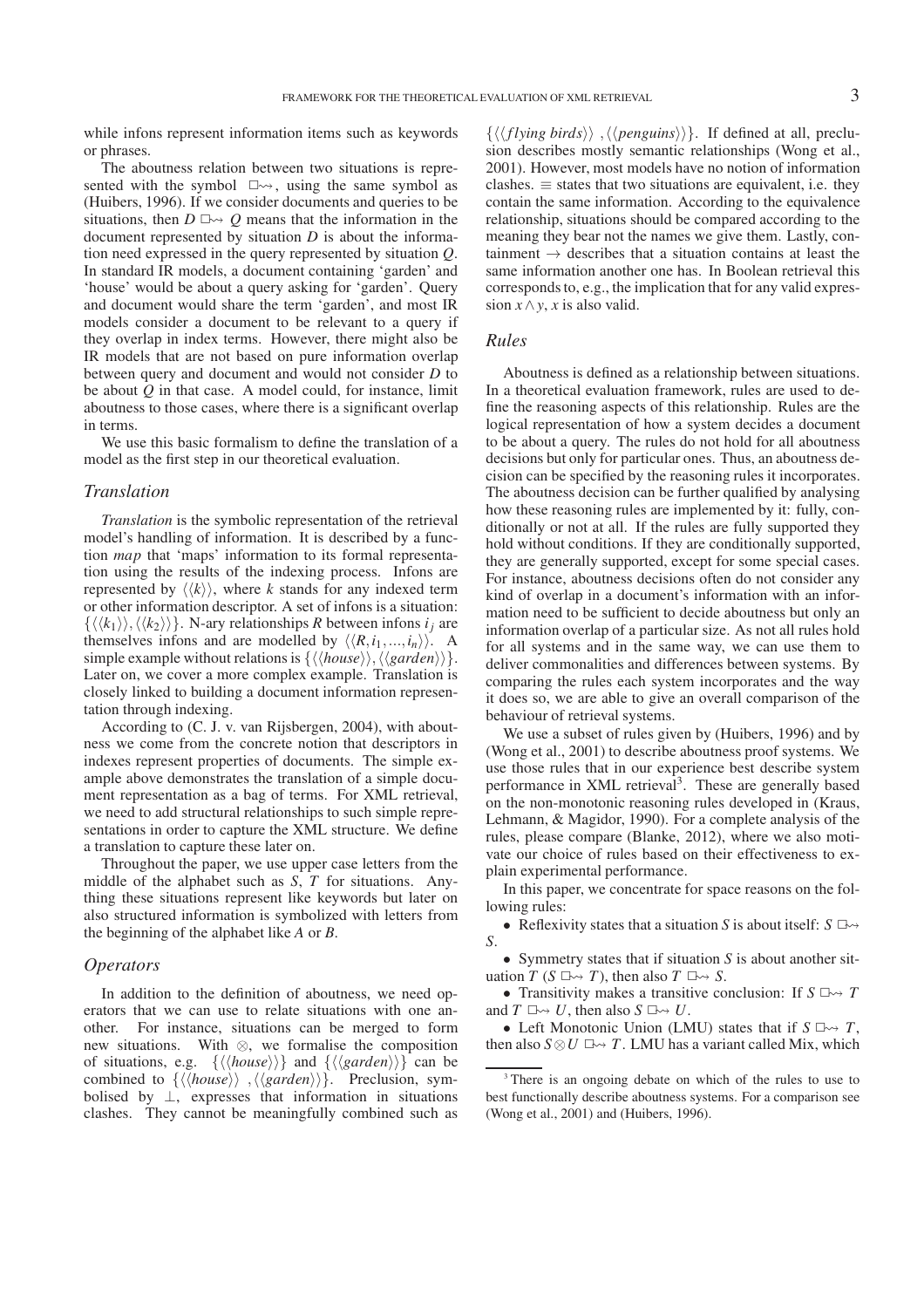adds a second assumption. With Mix, we state that if  $S \to U$ and  $T \Box \rightarrow U$ , then also  $S \otimes T \Box \rightarrow U$ .

• Right Monotonic Union (RMU) states that if  $S \rightharpoonup T$ , then also  $S \square \rightarrow T \otimes U$ .

Let us discuss LMU in more detail. Huibers (1996) and Wong et al. (2001) both see the careful consideration of monotonicity as an important feature of IR. In an aboutness model unconditionally supporting LMU, a query containing 'house' is not only about documents with 'house', but equally valid answers are components with 'house' and 'garden'. This means, aboutness decisions supporting LMU are not affected by document length. For systems supporting RMU, query expansion does not change the aboutness decision. This means that systems with RMU can expand the original query and gain a higher recall base while at the same time not losing what the original query was about. Both document component and query length are decisive aspects of aboutness decisions, which underlines the importance of monotonicity (Wong et al., 2001).

The translation and the aboutness rules were developed by Huibers (1996) as parts of the theoretical evaluation of any retrieval model. In XML retrieval, we are in addition interested in how much a retrieval model uses structure to support its aboutness decision. Theoretically, we measure this by determining the qualitative reasoning distance of the XML retrieval model to its 'flat' retrieval model equivalent (if there is one) and what we call pure type XML retrieval, which we introduce in the next section.

#### Pure type XML Retrieval

'Pure types' have been developed by the sociologist Max Weber (see (Weber, 1997 (1903-1917))) and have proven to be useful tools for comparative studies. A pure type describes aspects of phenomena, but is not meant to describe perfect things nor all aspects of any one particular case. It is rather a purposeful emphasis of aspects common to most cases of the observed item. In our case, the emphasis is on the impact of XML structure on the aboutness behaviour. For each model we compare its reasoning behaviour with those of other models and look at its consideration of structure by determining its qualitative reasoning distance to the pure type model and the 'flat' document model, the XML retrieval model it is based upon. The qualitative reasoning distance is described by the differences and commonalities in reasoning properties. The latter part has not been considered yet in aboutness investigations and is particularly useful for the theoretical evaluation of XML retrieval.

As the pure type XML retrieval model is an aboutness system in itself, we now go though the steps of an aboutness based theoretical evaluation, as presented in the theoretical framework section, namely, aboutness, translations, operators and rules.

## *Pure type aboutness*

The definition of aboutness for pure type XML retrieval is directly linked to the INEX view on exhaustivity and specificity, as developed in detail in (Blanke, 2012). As seen in the introduction, exhaustivity describes how far the document component contains all the information in a query, while specificity describes how little it is about other information than the one in the query. We use this description to define pure type aboutness: Say, that a document *d* is indexed in such a way that its XML structure is preserved. Then, it is about a query *q* according to the INEX view if structure and content information of *q* are contained in the structure and content of *d*. We represent this hierarchical inclusion with  $\trianglelefteq$ .

To define  $\triangleleft$ , we use structure and content at the same time. Thus, to make this definition work for XML retrieval, we have to give a symbolic representation of situations that includes structure and content. We introduce this representation later on and give a Situation Theory formalism that allows us to represent indexing that preserves XML structure. But first we give two examples that illustrate the definition of hierarchical inclusion. In the following example, a section containing a paragraph about house and garden is generally a relevant answer to a query asking for a paragraph on house:

### **Example**  $\langle \text{paragnh} \rangle$ house $\langle \text{paragnh} \rangle \leq \langle \text{section} \rangle$  $\langle \text{paragnh} \rangle$ house, garden $\langle \text{paragnh} \rangle$  $\langle \text{/section} \rangle$

In the example we use the standard notation for XML elements using tags (Lalmas, 2009) for element types. The paragraph about house and garden is, however, not a particularly specific answer to the same query as it contains additional unwanted information about garden. With hierarchical inclusion, a paragraph just containing house would be a fully specific answer to a query asking for a paragraph on house, as in the following example:

**Example**  $\langle \text{paragnh} \rangle$ house $\langle \text{paragnh} \rangle$   $\leq$   $\langle \text{section} \rangle$  $\langle$ *paragraph* $\rangle$ house $\langle$ /*paragraph* $\rangle$  $\langle$ /*section* $\rangle$ 

The two examples are both examples of hierarchical inclusion, as the information on the right hand side (document component) of the  $\triangleleft$  operator contains the information on the left hand side (query). The examples also illustrate how for hierarchical inclusion, structure is an equal component of aboutness. With pure type XML retrieval, we can compare the impact the XML structure has on the reasoning of different retrieval models. As discussed earlier, most XML retrieval models are extensions of models that work with flat and unstructured documents, for which content alone is important in their reasoning. With the pure type model, we create a reference model, for which XML structure is fully included in aboutness.

In the next section we introduce a notation that allows us to use the power of set theory to perform reasoning that includes structure and content. This notation substitutes the direct XML representation of hierarchical inclusion using  $\leq$ as seen in the two examples above and allows for simpler derivations of reasoning.

### *Pure type translation*

For the pure type translation we make the assumption that in pure type XML retrieval the XML structure is preserved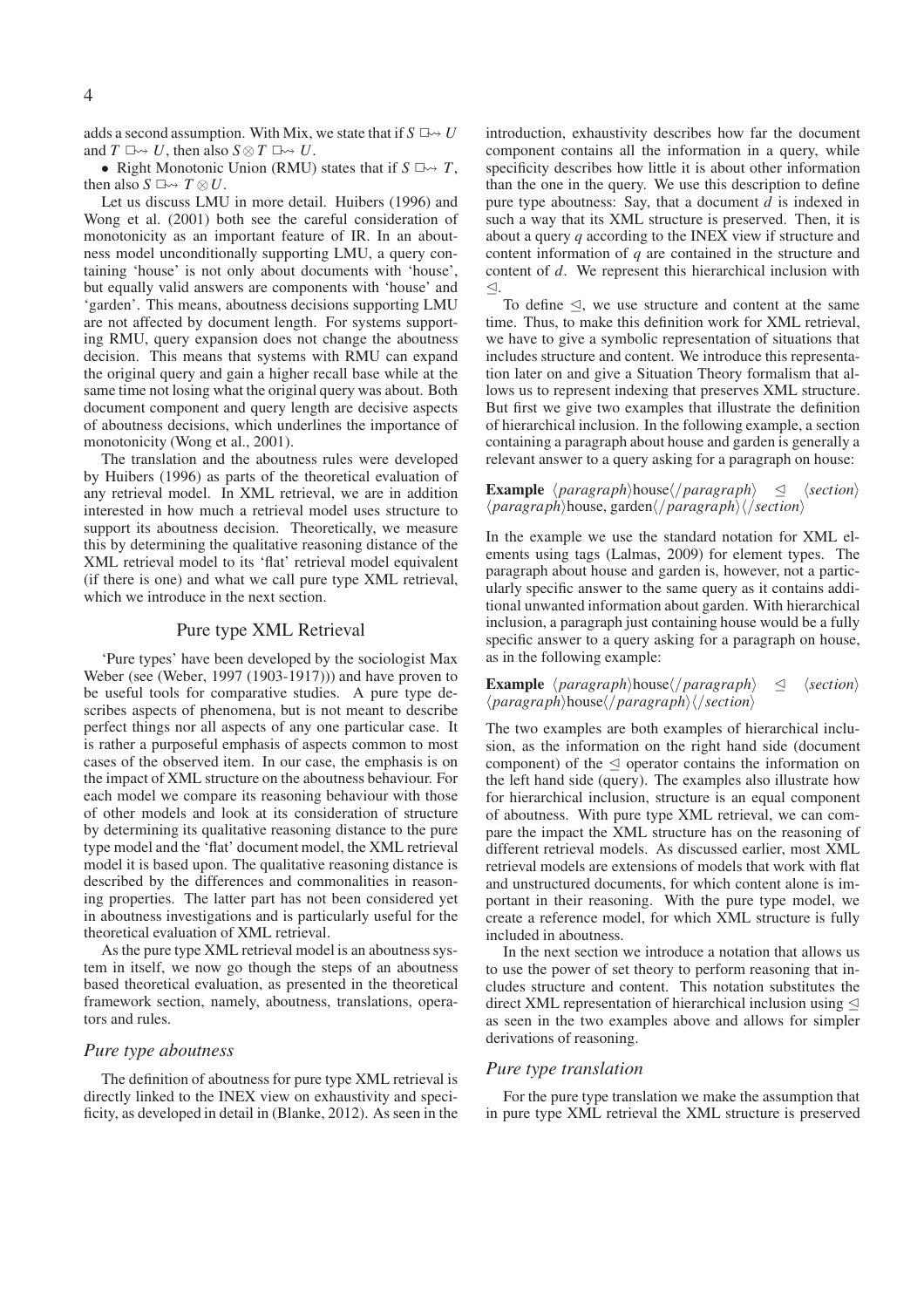during indexing. We want to express the translation of a model that uses XML structure in its matching. To define the translation, we reuse the conceptual graph translation, as defined in (Huibers, Ounis, & Chevallet, 1996). Their conceptual graphs map well onto XML trees.

The conceptual graph model has been developed in (Sowa, 1992) and analysed from an aboutness point of view by Huibers et al. (1996). In the model, a query *q* and a document *d* are both seen as conceptual graphs. The knowledge in the document collection is modelled as conceptual relationships between concept types. Content is found as referents to concept types. For XML, we consider these concept types to be element types, while we limit the set of relationships to the parent and the attribute relationship. Content is found in XML as part of element types. Based on these considerations, we define pure type map next.

*Definition of Map*. In this section, we define a translation that preserves the XML structure. As in (Huibers et al., 1996), we want to represent a graph (in our case an XML tree) as a set of infons in order to preserve the XML structure. Intuitively, we can easily map a hierarchical organisation of information (in an XML tree) to sets, if we consider the parent elements to be the supersets of all sets of information that its children contain. We then also need a way of representing the relationship between parents and children in the same framework. Fortunately for us, we are considering sets of infons, which can either express content or relationships between content in the same formalism.

Huibers et al. (1996) develop the approach we are mapping on to XML retrieval and state that a conceptual graph carries information and can be seen as a situation. We say that an XML element carries information and can be seen as a situation. For (Huibers et al., 1996), the conceptual graph situation is constituted of the concepts, referents and relations that define the information the conceptual graph carries. We need to consider instead element types, content in element types and parent and attribute relations. As Huibers et al. (1996) propose to translate each item of a conceptual graph (concept, referent and relation) into a specific infon, we propose to do the same with XML elements. Using element type, content and relation infons, we next define map for pure type XML retrieval.

An XML tree consists of XML *elements* that have *element types* and associated content, which we refer to as *values*. These elements are connected with edges. We now suggest to translate XML elements together with their values into set of infons and to distinguish relational, content and element types.

Let us assume that *d* is an XML document. Then, it can be translated into situations by using a *map*:

• For each XML element *p* of *d* with element type *U*, map has a result  $\{\langle\langle ElementType, U, p\rangle\rangle\},\$  where *p* is the unique parameter. Such an infon is called an element type infon.

• For each XML element *p* of *d* with a type *U* containing descriptors  $k_1$  to  $\bar{k}_n$ , map is  $\{map(U) \otimes$  $\langle \langle Value, k_1, p \rangle \rangle, ..., \langle \langle Value, k_n, p \rangle \rangle\}$ . *p* is the unique parameter that identifies  $U$ .  $k_1$  ...  $k_n$  is the set of *n* descriptors (for instance, index terms) that are values of the element type *U*. We call these infons *value infons*. ⊗ is explained later on.

• Say *R* is a relation between two XML elements *A* and *B* in *d*. Let  $E_1$  and  $E_2$  be element types and  $\{\langle\langle ElementType, E_1, p\rangle\rangle\} \in map(A)$  and  $\{\langle\langle ElementType,E_2,q\rangle\rangle\}\in map(B)$ . We can then say that  $map(R(AB)) = map(A) \otimes \{ \langle \langle R, p, q \rangle \rangle \} \otimes map(B)$ . *p* is an identifier for  $E_1$  and  $q$  for  $E_2$ . We call such an infon a relational infon, where its parameters are ordered, so that, for instance,  $\{\langle\langle Parent,i_1,i_2\rangle\rangle,\langle\langleElementType,Article,$  $\langle i_1 \rangle \rangle$ ,  $\langle \langle ElementType,Section, i_2 \rangle \rangle$  reads as: Article is a parent of Section.

Let us consider some examples. A paragraph about 'garden' can be expressed (translated) as  $\{\langle\langle ElementType, Paragramh, p\rangle\rangle, \langle\langle Value, garden, p\rangle\rangle\}$ using an identifier *p*. A section with two paragraphs is translated into  $\{\langle\langle ElementType,Section, s\rangle\rangle, \langle\langle Parent, s, p_1\rangle\rangle, \langle\langle Parent, s, p_2\rangle\rangle\}$  $|p_2\rangle\rangle, \langle\langle ElementType, Paragraph, p_1\rangle\rangle, \langle\langle Value, garden, p_1\rangle\rangle\rangle$  $\rangle\rangle, \langle\langle ElementType, Paragram, p_2\rangle\rangle, \langle\langle Value, house, p_2\rangle\rangle\rangle.$ We use the relation *Parent* to express that the two paragraphs are the children of the section.

We need to make sure that each XML document corresponds to exactly on set of infons and vice versa. To this end, we sketch a translation production algorithm leaving out the definition of the infon parameters, which can be easily deduced. We traverse the XML tree in a depth-first manner. Each time we visit an XML element we create an element type infon. If we reach a leaf we collect all the descriptors in the leaf and create a value infon for each of them. We then backtrack through the tree and while backtracking we create relational infons to connect the element type infons. Following this algorithm, we create a unique XML situation (set of infons) from each XML document. Furthermore, we can re-create the tree of the XML document bottom up, starting with the value infons to create the leaves and then reconnect the elements by following the relational infons using the element type infons to define the types of the elements. We only allow XML situations (set of XML infons), which lead to a valid XML document according to the definition by the W3C and therefore conform to the rules of a Document Type Definition (DTD) or an XML Schema (XSD) (in our case given by INEX).<sup>4</sup>

## *Pure type operators*

To perform our aboutness reasoning for pure type XML retrieval, we need to define operators between XML situations. We use the same operators as defined earlier, but change these to make them work for XML situations. We need these operators to perform aboutness reasoning later in this paper. Here, we define equivalence  $\equiv$  and composition  $\otimes$ . Containment  $\rightarrow$  and preclusion  $\perp$  can be defined similarly.

<sup>4</sup> This can be proven by running it against the official W3C markup validation service: http://validator.w3.org/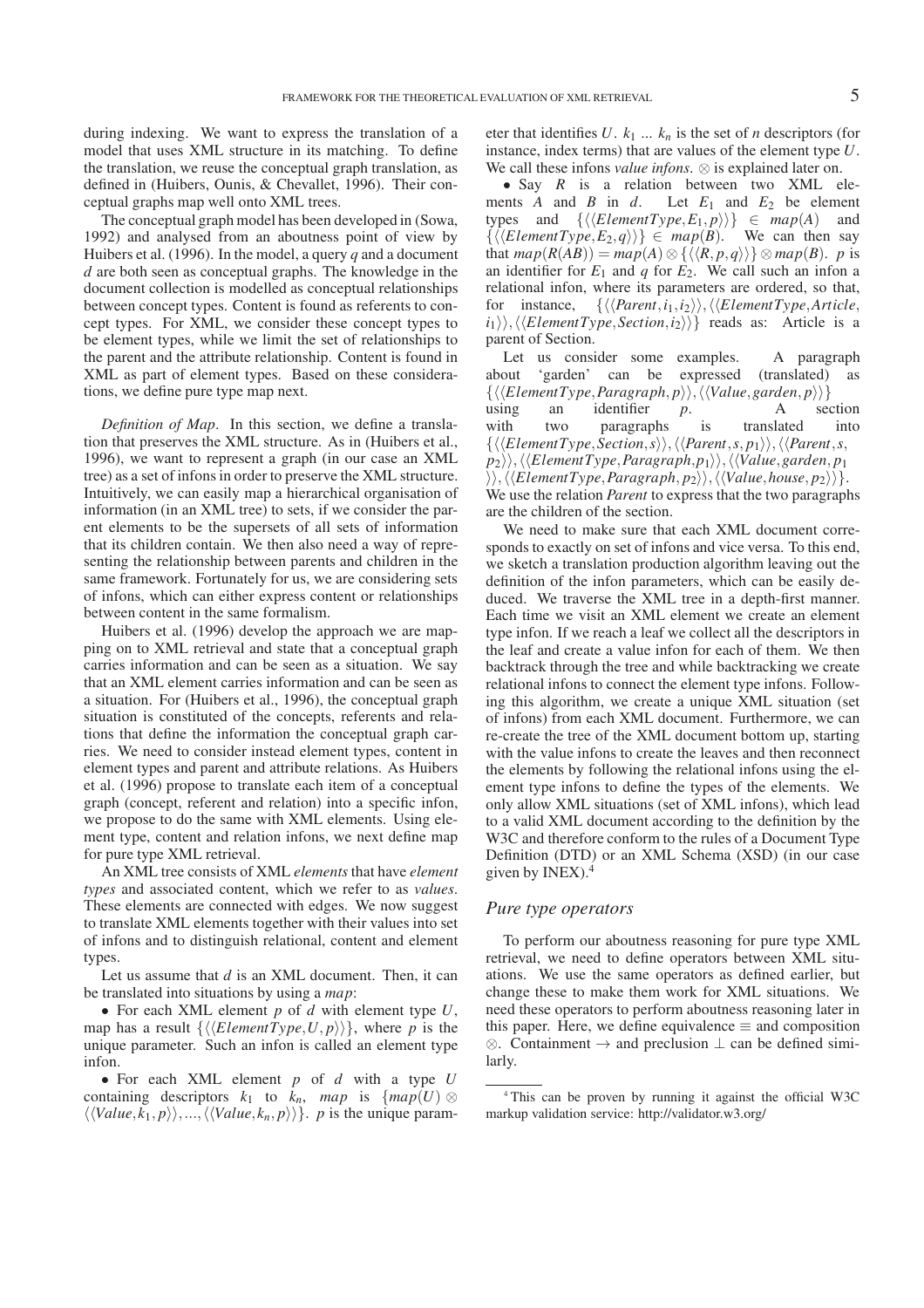Let us assume that we have two XML situations *S* and *T*, and a translation function *map*. Then:

• Two XML situations are equivalent if we can rename their identifiers and have an equivalent set, e.g.:  $\langle\langle ElementType,Section, i_1\rangle\rangle \equiv$  $\langle\langle ElementType,Section, i_2\rangle\rangle.$ 

•  $S \otimes T \equiv map(A) \cup map(B)$ , where  $S \equiv map(A)$ ,  $T \equiv$ *map*(*B*) and *A* and *B* are XML documents.

With this pure type translation, structure and content of XML documents come together in the same formalism. This makes it easier for us to draw conclusions about the reasoning incorporated in a specific XML retrieval system. By using ∪ to form larger situations, we can now employ the power of set theory to derive the aboutness reasoning, which allows us to reuse earlier results developed in (Huibers, 1996).

#### *Rules*

Now we show the reasoning rules of pure type XML retrieval. We first introduce an auxiliary proposition that greatly simplifies the proofs needed to analyze the pure type's reasoning. The proposition is based on our definitions for translation and aboutness decision and Huibers' analysis of conceptual graphs in (Huibers, 1996):

**Proposition 1** *For XML document components A and B, B* $\leq$ *A if and if only (or iff) map* $(A)$  $\supseteq$  *map* $(B)$ *.* 

**Proof**  $\Rightarrow$ : Let *B* $\leq$ *A*. Then, we know that *B* has the content and the structure of a subdocument of A. Using the algorithm from page 5, we construct two situations  $S \equiv map(A)$  and  $T \equiv map(B)$ . This means all relational, element types and value infons from *T* are also in *S*. Thus,  $map(A) \supseteq map(B)$ using the parameter renaming defined in (Huibers et al., 1996).

⇐: Let *map*(*A*) ⊇ *map*(*B*). Then, we know that *map*(*B*) has only infons also found in  $map(A)$ . If we apply the algorithm to transform situations into XML documents from as shown on page 5, *B* needs to have the structure and content of a subdocument of *A* and is therefore hierarchically included in it:  $B \trianglelefteq A$ .  $\square$ 

The aim of our translation was to use the power of set theory in the aboutness proof. Proposition 1 verifies that we can do aboutness proofs with a relatively simple set operation on the representation (as situations) of XML trees.

Using Proposition 1, we can now easily show that Reflexivity is given, as  $map(A) \supseteq map(A)$  with  $S \equiv map(A)$ . Transitivity holds. If  $S \square \rightarrow T$  and  $T \square \rightarrow U$ , then also  $S \square \rightarrow U$ . Say, that  $S \equiv map(A), T \equiv map(B)$ , and  $U \equiv map(C)$ . Then, *map*(*A*) ⊇ *map*(*B*) as well as *map*(*B*) ⊇ *map*(*C*). Thus, *map*(*A*) ⊇ *map*(*C*). Symmetry is not given. From *S*  $\Box$  → *T*, we do not derive that  $T \Box \rightarrow S$ . Again,  $S \equiv map(A)$  and  $T \equiv map(B)$ . Then,  $map(A) \supseteq map(B)$  is not equivalent to  $map(B) \supseteq map(A)$ .

Now, we demonstrate that the aboutness system of pure type retrieval fully supports LMU. Given the assumption that a situation *S* is about another situation *T* ( $S \rightharpoonup T$ ), LMU offers the conclusion that also  $S \otimes U \square \rightarrow T$ , where *U* is a

situation. Let us assume, that  $S \equiv map(A)$ ,  $T \equiv map(B)$  and  $S \otimes U \equiv map(C)$ . The premise of LMU can then be rewritten as  $B \triangleleft A$ , which is implied by  $map(A) \supset map(B)$  according to Proposition 1. With the definition of the translation, we also have  $map(C) \supseteq map(A)$ . Therefore:  $map(C) \supseteq map(B)$ . Thus, according to Proposition 1 also  $C \triangleleft B$  and LMU is fully supported. Mix is a special case of LMU and thus given, too. RMU, on the other hand, does not hold. Indeed, from *S*  $\Box \rightarrow T$ , we cannot conclude *S*  $\Box \rightarrow T \otimes U$ .

In the next section, we use the pure type aboutness system to find out what role structure plays in actual XML retrieval models, such as those developed and evaluated during INEX.

#### Theoretical evaluation of XML Retrieval Models

In this section, we apply our proposed theoretical evaluation framework to evaluate XML retrieval models experimented with during INEX. We do not fully specify all the properties of these models, instead we concentrate on demonstrating important aspects of our theoretical evaluation approach that help us explain experimental behaviour. We begin with a model that builds upon existing flat document retrieval strategies — XML language model. Afterwards, we investigate a model specifically designed for XML retrieval – Gardens Point.

For these two models, we look at the corresponding translation into formal situations, the reasoning rules, and the relationship to pure type XML retrieval. In a full theoretical evaluation, we would cover over 20 rules but for the purpose of this paper, we focus on Transitivity, Reflexivity, Symmetry and Monotonicity. These often form the basis of a theoretical evaluation, as we have shown in (Blanke & Lalmas, 2007). In related work (Blanke, 2012), we could identify these rules as those that have the stronguest impact on the experimental behaviour in INEX. The two models, on the other hand, have been chosen because of their behaviour in the experimental task we investigate later on. In (Blanke & Lalmas, 2011), we look at the performance of models in another INEX task, while Blanke (2012) offers the evaluation of five highly performing models in INEX (in terms of effectiveness).

#### *Language Models*

An XML retrieval model that is based on a model for flat document retrieval and that performed well at INEX is the language modelling described in (Sigurbjörnsson & Kamps, 2005). We refer to this model as the XML language modelling.

A language model for each document component is calculated by interpolating the element  $(P_{mle}(t_i|e))$ , the document  $(P_{mle}(t_i|d))$  and the collection  $(P_{mle}(t_i))$  language models:  $P(t_i | e) = \lambda_e * P_{mle}(t_i | e) + \lambda_d * P_{mle}(t_i | d) + (1 - \lambda_e - \lambda_d) *$  $P_{mle}(t_i)$ .

This model is built on the decision that an element *d* is about a query *q* if and if only the information in *q* can be found in the element (its representation). We actually have several aboutness decisions depending on which elements are indexed, e.g. those above a given size, those that correspond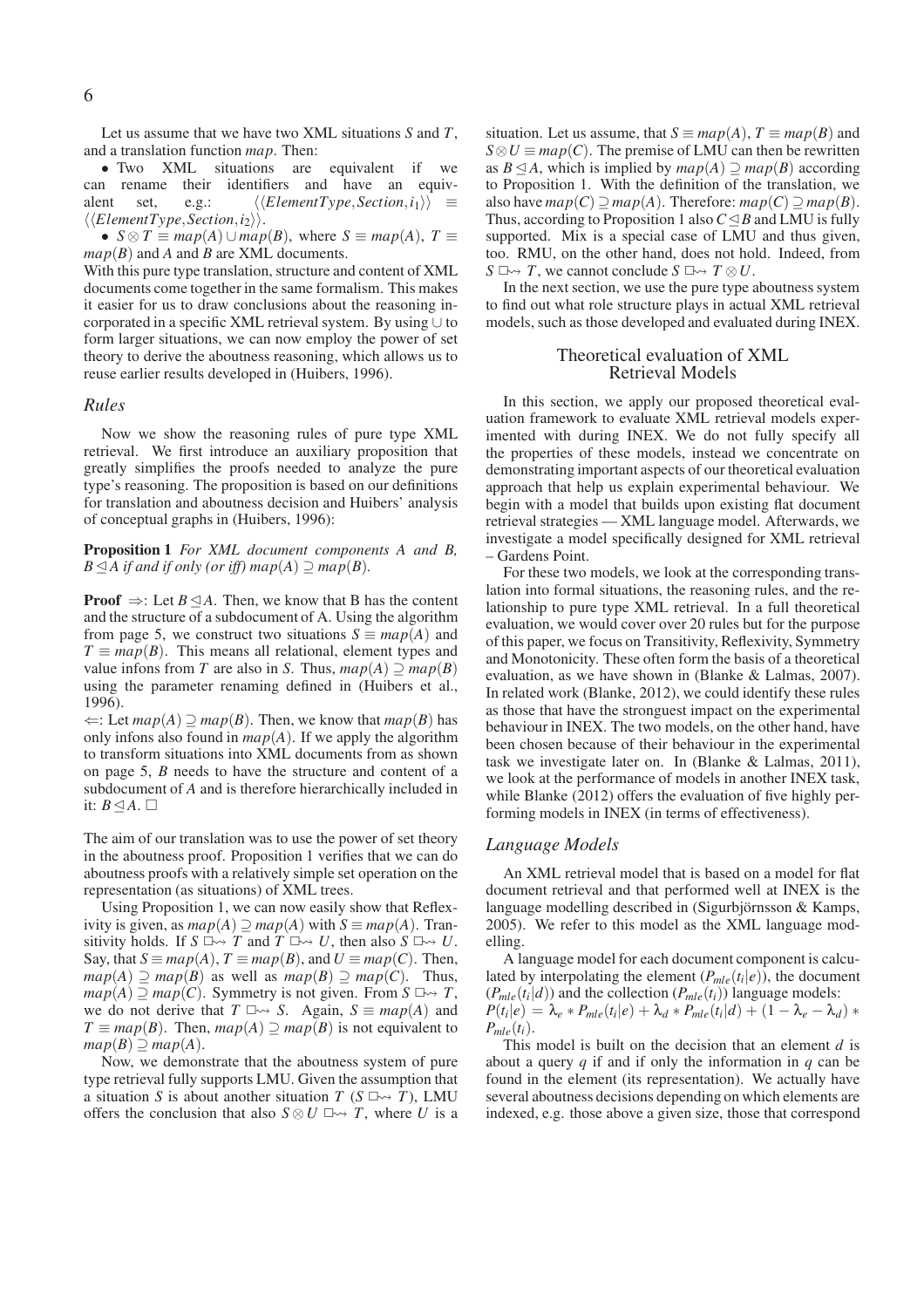to types frequently assessed as relevant, or some types of elements only. We therefore must provide a *map* function to translate infons for each chosen approach. We only demonstrate 2 of them, as the others are built very similarly. Let *A* be an element with term *t* and type *e*:

• Length based approach:  $map_{length}(A) \equiv$  $\{\langle\langle ElementType,e,i\rangle\rangle,\langle\langle Value,t,i\rangle\rangle| |A| > \kappa\}$  where  $\kappa$ is a length threshold.

• Section based approach:  $map_{sec}(A) \equiv$  $\{\langle\langle ElementType,e,i\rangle\rangle,\langle\langle Value,t,i\rangle\rangle|e\in\{Sec\}\}\}\$ 

The main difference to a flat document language model is the division into document components instead of documents. This *XML language model retrieval aboutness decision* is the same as for the flat document language model: *d* about *q* if and if only  $P(t_i|e) > \theta$ . In (Blanke, 2012), details of the threshold θ's dependency on the query are discussed. For now, it is enough to say that  $\theta$  is based on the smoothing value, which is in any language model the lowest possible value for an element without query terms. It is internal to the aboutness decision, as it is dependent on the overall distribution of the terms in the collection. This allows the model to be adjusted well to specific collections (in our case, those used at INEX).

We now continue with the analysis of the reasoning rules supported by our XML language modelling. To prove the reasoning rule, we use the proposition that  $P(t_i|e) > \theta$  if there is an overlap in information between document component and query. We omit the proof here. Huibers (1996) demonstrated that retrieval systems based on this proposition, generally support Reflexivity, Symmetry and Transitivity reasoning. We therefore only demonstrate LMU. Say, that *S* ≡ *map*(*A*), *T* ≡ *map*(*B*) and *S* ⊗ *U* ≡ *map*(*C*). Then, we have *C* ∩ *B*  $\neq$  0 and *C*  $\supseteq$  *A*. Thus, *A* ∩ *B*  $\neq$  0, and LMU is unconditionally supported.

Mix is a special case of Left Monotonic Union and is therefore also supported. Similarly to Left Monotonic Union, only those situations can be combined, which are part of the same index. This is interesting, as for XML retrieval parents and children are about the same queries and Mix should therefore be an automatic property, because it extends Left Monotonic Union. However, this is not the case for this model, where children and parents can be part of distinct indexes.

This language modelling approach for XML retrieval is distinctively different from our pure type XML retrieval model. Structure is included in the aboutness decision by a priori dividing elements into several different indexes and not part of the aboutness reasoning itself. We will see in the section on the experimental evaluation results how this expresses itself in the experimental evaluation results.

## *Gardens Point*

The *Gardens Point Model* (Geva, 2005) is a model that was specifically designed to fit the requirements of XML retrieval, by discriminating aboutness for leaf and branch elements. A leaf element is considered to be about a query if it contains at least one query term. A branch element is about a query if its subtree contains at least one leaf element that is about the query. A document component *d* is about a query *q* if  $rsv(D,Q) > 0$ .

For leaf elements *L*, the scoring function is defined as  $rsv_L = K^{n-1} \sum_{i=1}^n \frac{t_i}{f_i}$ . Here, *n* is the number of unique query terms,  $t_i$  is the frequency of the *i*-th query term in the leaf element and  $f_i$  its collection frequency. Thus,  $rsv_L$  favours document components with many unique query terms while penalizing query terms frequent in the collection. The weights of the leaf elements are propagated to form the weights for the branch elements. For a branch element *B*, the scoring function is given by  $rsv_B = D(c) \sum_{i=1}^{c} rsv_{L_i}$ , *c* stands for the number of retrieved children elements. A decay factor *D*(*c*) is used to control the propagation, where  $D(c) = 0.49$  for  $c = 1$  and  $D(c) = 0.99$  otherwise.

In the Gardens Point model, the location of each term is identified by an absolute XPath expression (Geva, 2005). This means that the complete XML tree structure is preserved in the element representation. The translation is therefore the same as in the pure type XML retrieval model. However, hierarchical inclusion  $\geq$  is not implemented, because Proposition 1 is not given.  $rsv(d,q) > 0$  does not mean  $map(d) \supseteq map(q)$ , as the following example demonstrates. In the Gardens Point model, a leaf element containing 'house' and 'garage' is about a query asking for 'house'. But according to Proposition 1,  $\{\langle\langle ElementType, Paragraph,i_1\rangle\rangle,\langle\langle Value, House,i_1\rangle\rangle\},\langle\langle$ *Value*, *Garage*,  $i_1$ }} is not about { $\langle\langle ElementType,$  $Paragraph, i_1\rangle, \langle \langle Value, House, i_1 \rangle \rangle,$  as it has additional information about garages.

According to (Geva, 2005), each term in an XML document is identified by three elements in the index: file path, absolute XPath context and term position within the XPath context. As a query language, however, Gardens Point uses NEXI (Geva, 2005), which is an (enhanced) subset of XPath. Content-only (Geva, 2005) queries are expressed as a search over the entire article element using NEXI. This leads to asymmetric reasoning behaviour. Say, we have a query //*article*[*about*(*house*)] that is about an element  $article[1]/bm[1]/bib[1]/bib[1]/bb[13]/pp[1]$ . Then, we cannot use  $article[1]/bm[1]/bib[1]/bib[1]/bb[13]/pp[1]$  as a query again, as it is not a valid query expression. Thus, Gardens Point does not support the Symmetry rule.

LMU would be a property of the aboutness systems, if with  $S \Box \rightarrow T$  we could derive that  $S \otimes U \Box \rightarrow T$ . Let us assume that  $S \equiv map(A), T \equiv map(B)$  and  $S \otimes U \equiv map(C)$ . Thus,  $rsv(A, B) > 0$ . We are able to then also say that  $rsv(A,C) > 0$ . The sum in the calculation for leaf elements stay at least the same when adding new information. Sums in relevance calculation generally promote monotonic behaviour (Blanke & Lalmas, 2006). RMU on the other hand is not given, which again shows how close Gardens Point is to pure type XML retrieval.

Elsewhere (Blanke, 2012), we have done a complete comparison of the reasoning properties with the pure type model and a 'flat' document model derived from an aboutness decision purely based on *rsvL*. This comparison reveals that the model holds for almost the same set of rules as the pure type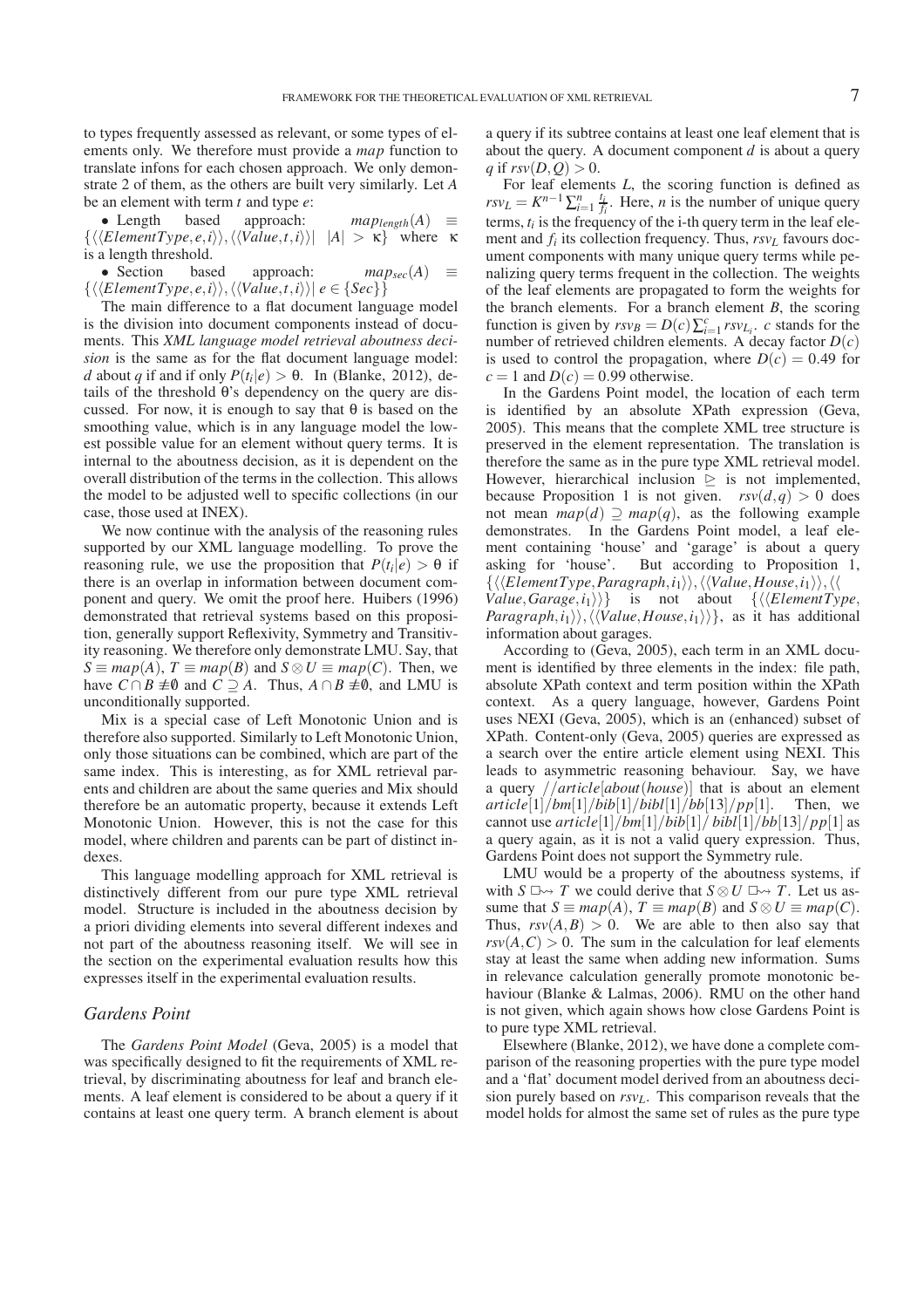model does. In our theoretical evaluation of XML retrieval models (limited to two models in this paper), we could see how XML retrieval models are concerned with controlling monotonic behaviour as well as other reasoning that support good performance in XML retrieval. As an example, we have discussed Symmetry.

GPX does also not support right monotonic reasoning (RMU). RMU does not necessarily support better retrieval results. RMU allows us to conclude from the assumption *S* □  $\rightarrow$  *T* that also *S* □  $\rightarrow$  *T*  $\otimes$  *U*. However, in XML retrieval *T* might well include a structural condition. For instance, *T* alone might point to a section while *T* ⊗*U* might point to a paragraph within a section, which would completely change the aboutness relation. It is this kind of desirable behaviour that implies that XML retrieval systems should be able to change an aboutness decision if the XML context changes. The description of the monotonic reasoning behavior of XML retrieval models is key to the distinction with flat document retrieval.

GPX compared to XML language modelling is closer to pure type XML retrieval especially in terms of the monotonic reasoning behaviour. This is one reason for its convincing behaviour in the experimental evaluation and why it outperforms XML language modelling in many experimental evaluation conditions.

### Theoretical Analysis of the INEX Experimental Evaluation Results

In this section, we show how our proposed evaluation framework for XML retrieval is complementary to experimental results obtained at INEX, on the so-called thorough retrieval task for content-only (CO) queries (Gövert et al., 2006). We have concentrated on the INEX 2005 campaign because since then the fundamentals of the models for that task have not changed much. The thorough task is concerned with retrieving relevant elements for a given query, and to rank them according to their estimated relevance to that query. The thorough task is to be contrasted with the focused task, which is concerned with returning a list of nonoverlapping elements as answers to a given query. Overlap occurs when a document component (e.g. a section) and one of its descendent (e.g. a paragraph in this section) or ascendent (e.g. the chapter containing that section) are both returned as answers. In (Blanke & Lalmas, 2011), we presented a theoretical framework, also based on Situation Theory, to evaluate the focused task. The framework included a new theoretical evaluation methodology to evaluate filters, commonly used in INEX to focus the retrieval results on only the most specific XML elements. In this paper, we are interested in the underlying task to retrieve relevant XML elements in general.

We proceed as follows. In the following parts, we introduce first some of the background of the effectiveness measures used to evaluate the thorough task. We analyse which of the aboutness reasoning properties promise to deliver good results under these particular measures. Afterwards, we use this analysis to explain experimental outcomes for the two models we have theoretically evaluated.

# *Aboutness reasoning behind the INEX metrics*

We concentrate on the effort-precision/ gain-recall (*ep* − *gr*) metrics used to evaluate the thorough task. Effortprecision (Kazai & Lalmas, 2006) is based on the amount of relative effort that a user has to make following a ranking of a system compared to the effort an ideal ranking would take. Though other measures are used by now in INEX, these measures were used during INEX 2005, and our theoretical framework is used to explain experimental results for that same year.

Effort-precision *ep* is defined in (Kazai & Lalmas, 2006) by  $ep[r] = \frac{i_{ideal}}{i_{run}}$ .  $i_{ideal}$  is measured as the rank position at which the cumulated gain of  $r$  is reached by the ideal curve of the ranking. *irun* is measured by the same rank position in the real run. Let us assume that that three returned elements  $i_1$ ,  $i_2$  and  $i_3$  have relevance scores of 2, 1, and 0, respectively. In an ideal system we would have the following ranking:  $\{i_1, i_2, i_3\}$ . Assume that our system however returns  $\{i_3, i_1, i_2\}$ . The cumulated gain of 2 would be reached by the ideal system at rank 1, while our system delivers it only at rank 3. This means  $ep[r] = 1/3$ . This demonstrates that  $ep[r] = 1$  indicates a perfect performance and that scores are always between 0 and 1, as the ideal cumulated gain is always higher than or equal to the actual cumulated gain.

In 2005, *ep* is captured at gain-recall points *gr* (Kazai & Lalmas, 2006), where gain-recall is calculated as the cumulated gain value divided by the total achievable cumulated gain.  $ep - gr$  therefore measures where the most relevant XML elements are found in the ranking produced by a system. The more they are concentrated in the tail of the result list, the worse the performance. Secondly, *ep*−*gr* measures how completely the set of most relevant elements is represented at the top of the ranking. A small number of highly relevant elements that appear at the tail of the ranking have a much stronger impact on the performance than, for instance, highly irrelevant elements at the head of the ranking list. This is the case as the denominator, which dominates  $ep[r]$ , is the actual ranking result. If the actual ranking is much worse than the ideal ranking,  $ep[r]$  becomes very small. For a further discussion on the relationship between the cumulative gain measure and other standard information retrieval measure, readers are referred to (Carterette & Voorhees, 2011) and (McSherry & Najork, 2008).

To understand how systems can develop a ranking that has at its top only the most relevant elements, we need to look at how systems can preserve aboutness. Our assumption is that those elements that are about a query are related in the information they have. Then, related relevant XML elements differ in how much relevant information they contain. According to our reasoning rules, a relevant element that has at least the same relevant information or more than another element can be found by either applying Left Monotonic Union or Mix reasoning. As defined in the section on the aboutness rules, LMU concludes that  $S \otimes U \rightrightarrows T$ , given  $S \rightrightarrows T$ . With respect to Mix, we can from the assumptions  $S \Box \rightarrow T$  and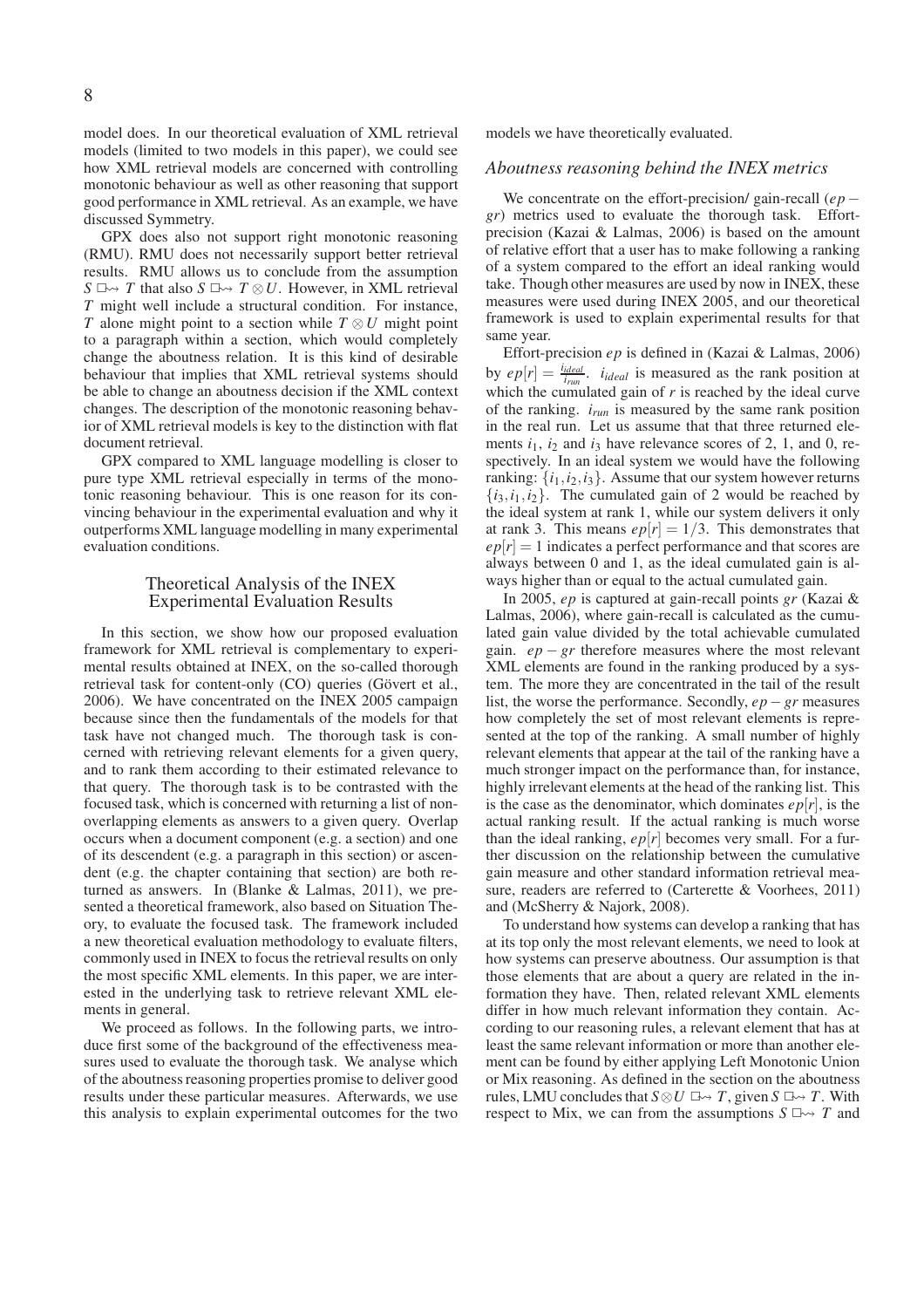Table 1 *INEX thorough task evaluated using ep*−*gr.*

| Rank                  | Model          | Run                | MAep   |
|-----------------------|----------------|--------------------|--------|
|                       | Language Model | LMQrelbasedIndex   | 0.0829 |
| $\tilde{\mathcal{L}}$ | Language Model | LMLengthbasedIndex | 0.0802 |
|                       | Language Model | LMElementIndex     | 0.0793 |
|                       | Gardens Point  | GPX-1-Thorough     | 0.0757 |
| 14                    | Gardens Point  | GPX-2-Thorough     | 0.0706 |

## *U*  $\Box \rightarrow$  *T* conclude that also *S* ⊗ *U*  $\Box \rightarrow$  *T*.

Looking at LMU, we already know from our discussions from the rules section, that the added information *U* does not necessarily have to be about the query. Systems, which support LMU, have therefore problems returning only highly relevant elements early in the ranking. Mix, however, provides a more conservative approach to monotonicity. Contrary to LMU, the added information is also about query. Therefore, Mix supports better performance in *ep*−*gr*, while with LMU we need to be more careful.

For all XML retrieval results under *ep*−*gr*, we next look at how these left monotonic reasoning properties explain some of the experimental outcomes.

#### *Theoretical Analysis of Experimental Results*

Table 1 presents the results for the models discussed in this paper evaluated at INEX 2005 with *ep*−*gr*. The rank column is the overall ranking of the model, named in the second column. The run is one of the submissions of the model, which we will describe later on. MAep stands for Mean Average effort precision, which is calculated by averaging the effortprecision values whenever a relevant XML element is found in the ranking (Fuhr, Lalmas, Malik, & Kazai, 2006). We can clearly see how the analysed models perform for these particular tasks. Generally speaking, both models perform well. Next, we explain these good performances and differences in the different runs submitted to INEX for these models. We rely on the left-monotonic reasoning rules, we have introduced.

With respect to  $ep - gr$ , XML language modelling (Sigurbjörnsson & Kamps, 2005) looks at reducing the number of indexing units with two special indexes only: one based on element length (run referred to as *UAmsCOT LengthbasedIndex* in Table 1) and another based on past relevance assessments *Qrel* (run referred to as *UAmsCOT QrelbasedIndex* in Table 1). These two indexes perform particularly well and come 4th and 5th in the overall assessment ranking (see Table 1).

LMU is fully supported by the language modelling approach. This means that the aboutness decision is preserved across elements that share the same relevant information with smaller elements but also contain other information. This good performance through LMU reasoning is further fostered by the fact that Mix is fully supported, too.

Looking at LMU, it is also no surprise that *Qrel* is the model's best submitted run with some distance (see Table 1). Here, the side effect of unwanted information added by LMU reasoning occurs less likely, as *Qrel* contains only those elements that according to the experience of previous INEX years are more likely than others to be regarded as relevant.

The overall performance of Gardens Point is relatively worse for the thorough task (Table 1) than for others in INEX 2005 (Kazai & Lalmas, 2006). Though often the bestperforming model in INEX 2005, here it is outperformed by several other retrieval systems, although its overall performance is still very good (it still ranked among the 10 top models). According to our analysis of Gardens Point, the model differs among other things from language modelling and other models in its decay factor  $D(c)$ . We can explain the model's experimental behaviour with the impact of  $D(c)$  on LMU and Mix.  $D(c)$  aims to control the impact of parent elements by putting more relevance onto the relevant children. However, these parent elements might have a better score and should therefore appear at the top according to the ideal ranking. If they do not appear at the top in the run, they reduce the overall performance significantly (as observed when using the measure *ep*−*gr*).

Using Mix, we can demonstrate this behaviour. Let us assume that we have a component *S* with a score of 3 for a query *T* and a component *U* with a score of 2. Then according to Mix, with  $S \Box \rightarrow T$  and  $U \Box \rightarrow T$  also their parent  $S \otimes U \rightharpoonup T$ . Let us further assume that without *D*(*c*) the score of  $S \otimes U$  would be 5, with  $D(c)$  it is 2.45, which reduces its rank in the actual run, increasing its distance from the ideal rank and therefore decreasing  $ep[r] = \frac{i_{ideal}}{i_{run}}$ . A similar argument can be made using LMU twice, considering a highly relevant grandchild and child of a parent. As it reduces the scores of parents with highly relevant children, it is not surprising that Gardens Point's performance decreases.

In summary, we used our theoretical evaluation results to compare the experimental ones for XML retrieval in order to find out how the adjustment of an existing flat document retrieval models compares to the creation of completely new one, especially designed to meet the requirements of XML retrieval. We analysed reasoning properties that support good performance in the thorough retrieval task under *ep*−*gr* and determined reasoning properties that supported good performance for this task. The monotonic reasoning rules have played an important role here, as already seen for flat document retrieval.

## Conclusions and Discussions

This paper presented a theoretical aboutness approach for an evaluation of XML retrieval models. To this end, we amended existing approaches and expanded the aboutness system to demonstrate the reasoning properties and under which conditions these properties are supported. Each of our theoretical evaluations goes through the same steps to define the characteristics of a particular XML retrieval model: translation and aboutness definition, analysis of rules and comparison with pure type XML retrieval. We proposed the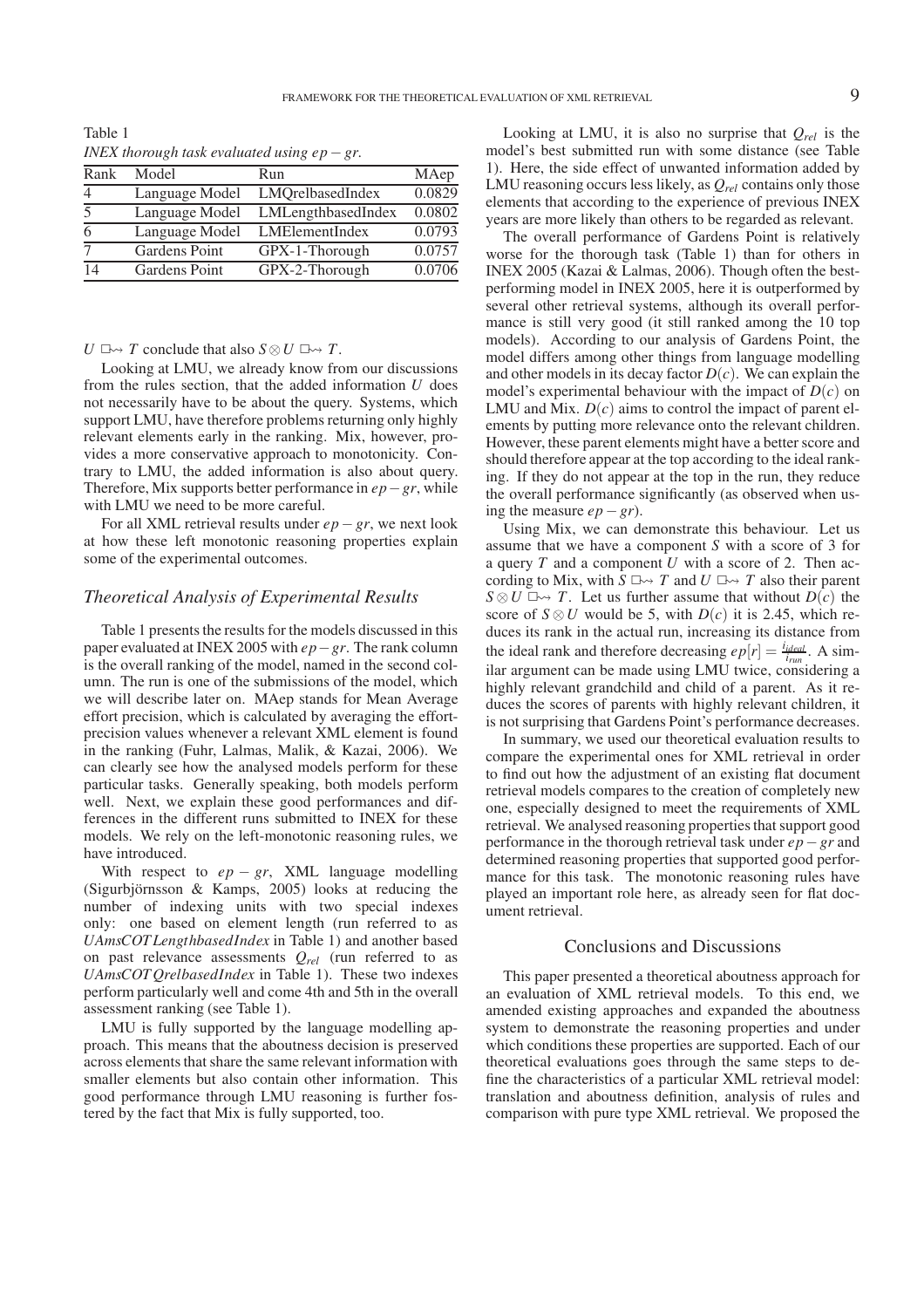so-called pure type XML retrieval, which we use to compare the behaviour of two XML retrieval models presented at INEX. We were able to show commonalities as well as differences between these models. We also used this theoretical evaluation to explain experimental differences between these XML retrieval models as evaluated in INEX.

Our theoretical evaluation is based on the logical analysis of reasoning processes involved in XML retrieval models. We build upon an advanced mathematisation of natural language semantics called Situation Theory. Logic-based evaluation helps discover underlying assumptions of IR performance, which are often hidden in the functional behaviour of IR models by, for instance, tuning a priori assigned parameters in such a way that they fit best the evaluation task. For example, we saw that the  $D(c)$  factor in the GPX model can have undesired side effects. Such transparency leads to new insights about the behaviour of models in general and not only for particular retrieval tasks. This can also help develop new models. We have seen, for instance, that we should be carefully considering the degree to which we allow monotonic behaviour while developing or adapting existing retrieval models. In (Blanke & Lalmas, 2011), we have demonstrated how this type of approaches, and in particular, and again, the role of monotonicity, can be useful for analysing specific approaches to INEX XML retrieval task (more precisely, the focused INEX task, looking at what makes a document component focusing on the query). Here, we have presented the more general framework (what makes a document being about a query) and the analysis of two XML retrieval models.

These were many advantages of a logic-based theoretical evaluation. However, there are also drawbacks, which might prevent researchers from engaging with this type of evaluation approach. Much of XML retrieval work is currently done by adjusting weights to meet the different requirements associated with the task being evaluated. It has been noted (Wong et al., 2001) that the proposed theoretical evaluation formalisms, as promoted in this paper, often deliver too high an abstraction to cover specific cases. However, we have tried to address such problems by introducing some mathematics into the Situation Theory framework delivered by Huibers and others. To this end, for example, the notion of conditionally supported reasoning properties was added.

Further research remains to be done into possible frameworks of theoretical evaluations. It might turn out that logicbased frameworks fall behind frameworks based, e.g., on retrieval heuristics, which have been successfully applied in IR. For instance, Fang and Zhai (2005) and Fang et al. (2004) have shown that such retrieval heuristics can lead to significant performance improvements for IR models. As XML retrieval is a relatively young discipline compared to traditional IR, such heuristics, however, have not been established yet. This might change in the future, and is something we are looking into.

Another advantage of our theoretical evaluation approach is that it can help an emerging field before it is mature or large enough to develop its own evaluation strategies that reflect its specific requirements. The presented methodology can help in the early stages to structure design approaches and develop evaluation strategies for such emerging field. Of particular interest to us is to develop new information retrieval strategies for the emerging web of things, i.e. a web where devices and objects are directly interlinked. Since the web of things relies on a graph-based data model using the W3C standard RDF (Heath & Bizer, 2011), our approach, which combines structure and content, could be useful and easily adopted.

As a matter of fact, there has been, to date, little work on evaluating retrieval from the web of data (but see (Pound, Mika, & Zaragoza, 2010) for more information about this). There are many other emerging fields in information retrieval, which use evidence from a network of information to enhance the retrieval process. These include opinion mining or expert systems, which both use networks of related information (reviews, expert assessments, etc.), to return relevant results (Pang & Lee, 2008). Furthermore, beyond structural relationships new relationships within content such as time relationships in blog retrieval could be analysed using more advanced reasoning rules (Zhang, Yu, & Meng, 2007). In these emerging fields, our approach could help with design decisions for new models but also help to understand how traditional information retrieval techniques could be reused for these new fields and associated approaches.

### Acknowledgement

This work was partly carried out while Tobias Blanke (PhD sudent) and Mounia Lalmas (MSR/RAEng Research Professor) were at the School of Computing Science, University of Glasgow. The authors would like to thank the vibrant Glasgow information retrieval group for their input, in particular C.J. "Keith" van Rijsbergen.